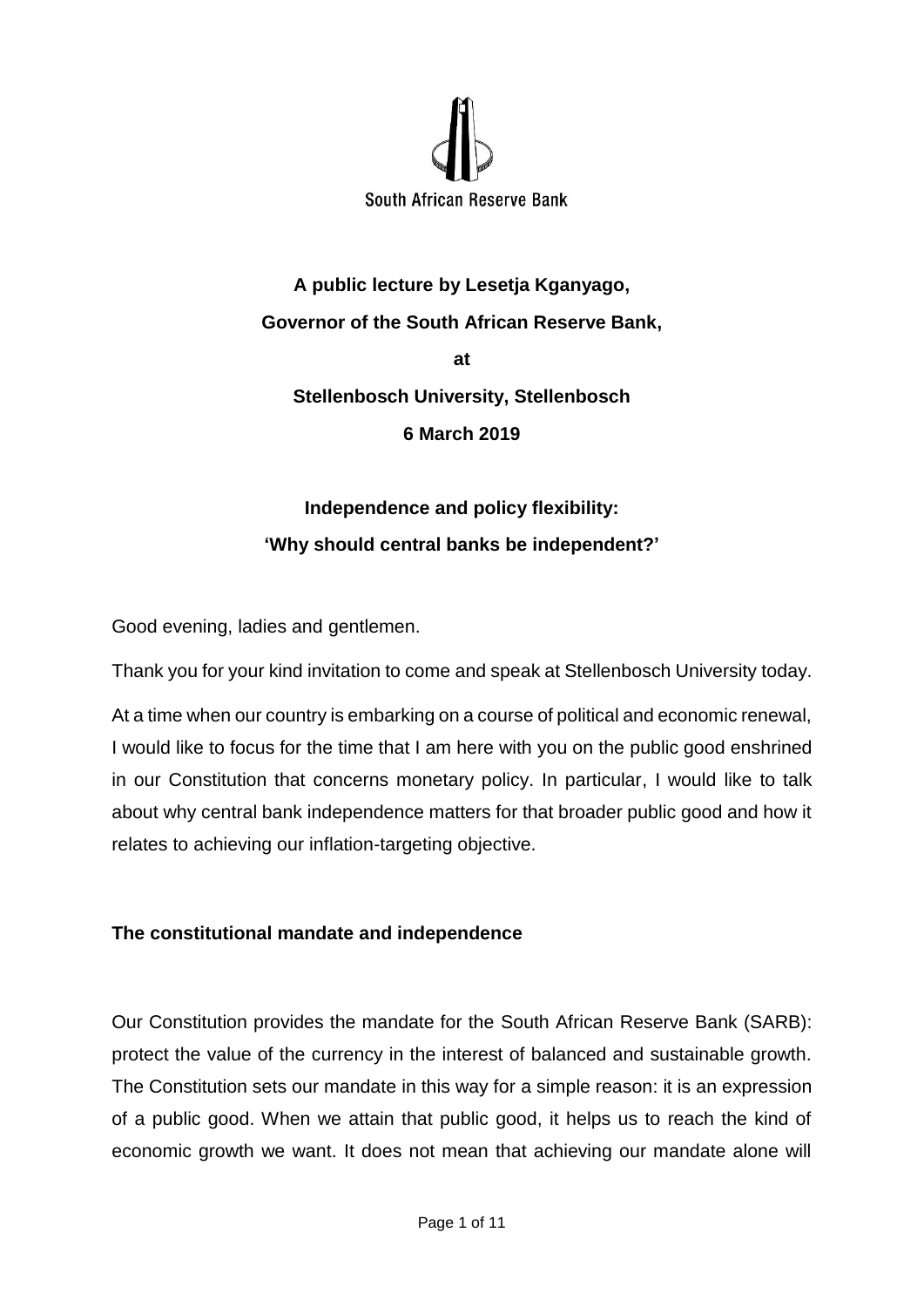necessarily generate that outcome. But it is necessary for achieving it. Many other policies and behaviours play similar and necessary, but not sufficient, roles.

Having been given a mandate, the central bank needs to achieve it. This requires setting out an operationally relevant policy target and ensuring that the institution has the powers to achieve it. Central bank independence is really just about giving the SARB the institutional freedom to get on with those two things. But, of course, hitting an inflation target is not a simple matter of declaring a target and then browbeating economic actors to set prices and wage demands in line with this target. For those actors, the gains of higher (or lower) inflation exceed the costs they experience, but they do not exceed the costs to society as a whole. This is a common political economy problem; it arises in many areas of policy. And because of it, nearly all countries choose monetary policy frameworks with clear and simple targets, and with targets that imply balanced growth. I will return a bit later to the issue of alternative policy frameworks.

However, ensuring that independence delivers good, socially optimal outcomes also requires that it is conditioned by a complementary framework which ensures transparency and accountability. Paul Tucker, a former Deputy Governor of the Bank of England, sets it out in this way in his recent book: central bank delegation should have the following principles, namely 'a clearly articulated regime, simple instruments, principles for the exercise of discretion, transparency that is not deceptive, engagement with multiple audiences, and, most crucially, testimony to legislative committees'.<sup>1</sup>

In line with those principles, and in order to get to low inflation, central banks need to explain to the public what they are doing and how they are doing it. And they also need to be held accountable for their efforts. Independence is the flip side of accountability; a central bank cannot be easily held to account if private and/or political actors have

**<sup>.</sup>** <sup>1</sup> Tucker, P. 2018. *Unelected power.* Princeton, New Jersey: Princeton University Press.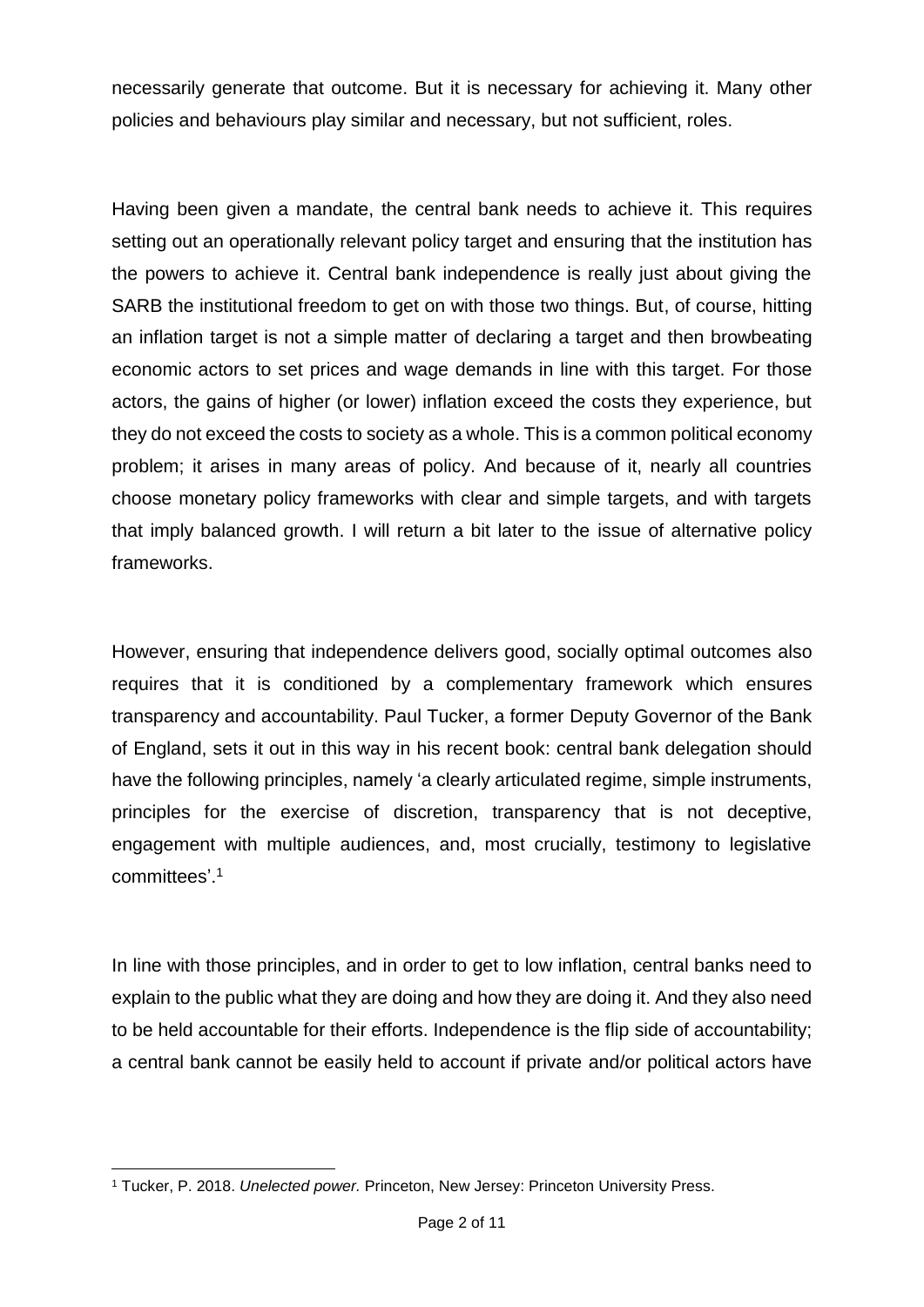the ability to sway its decisions. Nor can a transparent target be easily manipulated to show success when there is in fact none.

Our mandate is implemented by targeting an inflation rate, which is interpreted not as literal price stability (an inflation rate of 0%) but as a low and stable growth rate in the price level. Our targeted inflation rate, set in consultation with government, is a range of inflation between 3 and 6% on an ongoing annual basis. In other words: we target a monthly, year-on-year inflation rate of not lower than 3% and not higher than 6%.

In practice, we aim for inflation to come out near the middle of our target range, at around 4.5%. This gives scope for variation and shocks to hit the economy. These shocks move inflation above and below 4.5% but, by the design of our framework, they do not necessarily require policy adjustments. This is the meaning of 'flexible' inflation targeting, and it allows us considerable leeway in looking through or past temporary shocks to the inflation rate. Since the beginning of the inflation-targeting period, which started in 2000, our average annual inflation rate has been 5.5%, a full percentage point higher than the midpoint.

This points to mixed success in the history of our inflation management. Inflation has stayed moderate, well below the high levels of the 1980s and 1990s. But inflation has not really been sufficiently low to get our high long-term interest rates lower, and this creates an economic cost that weighs more heavily on job creation as time goes on. We have indicated that a consistently lower rate in the near term, at the midpoint of our target band (4.5%), would lower long-term interest rates and be more supportive of balance in the economy.

What do we mean by balance? First, let me say what it is not. Balance is not about achieving an inflation rate that meets the demands of some groups of people but not others. And it is not about reaching an inflation rate that causes economic damage – neither too low nor too high.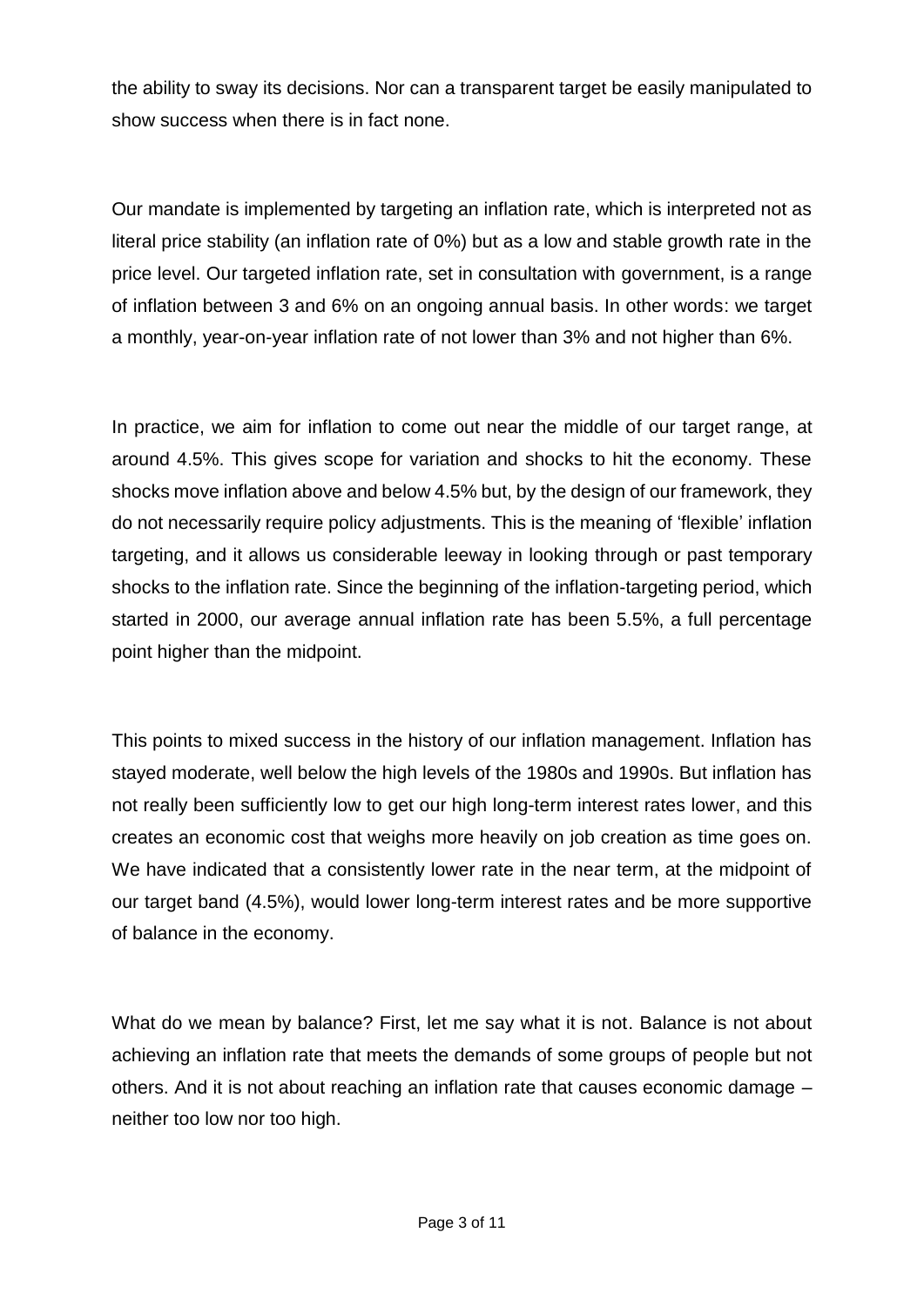Rather, balance is about supporting competitiveness and job creation in the export industries and about reducing the bias to growth in the non-tradeables sectors caused by high inflation. As it happens for most countries, emerging and advanced, that inflation target is between 2 and 3%.<sup>2</sup> Our trading partners and competitors typically have lower inflation than we do. It is also about getting the balance right between saving and investing; inflation should be at or around a rate which maximises both the supply of credit and the demand for it.

So why would anyone want higher inflation? Prices rise at different rates. Some sectors may see stronger rises than others, giving them stronger revenue growth relative to those not seeing the same price increases. This implies redistribution. For example, some businesses like higher inflation because, via currency depreciation, it increases the prices of the goods they sell faster than the cost of production. Of course, the costs eventually catch up as inflation rises in response to the weaker currency, but while these prices are catching up, exporters get a small and temporary gain. In this instance, higher inflation redistributes a little from exporters in other countries that compete with ours. But, more importantly, it redistributes from domestic consumers and producers to those gaining from higher prices. Once costs rise, however, the economy is where it started in the first place.

Along similar lines, debtors prefer higher inflation because, over time, it reduces the real value of their debt. A particular example I like to think about is those who want higher inflation because they like to borrow to make their living out of short-term activities, often in the financial markets. Their frequent criticisms are always the same: we worry too much about inflation, both now and in the future, and, if we didn't worry so much, we could all enjoy lower short-term interest rates today.

The catch here is that when lower short-term rates today push up inflation in the long run, then borrowing for investment is skewed away from the long term to the short

**<sup>.</sup>** <sup>2</sup> For details, please see 'Box 4: South African inflation: an international perspective' in the *Monetary Policy Review* published by the South African Reserve Bank in October 2016, available at [http://www.resbank.co.za/Lists/News%20and%20Publications/Attachments/7504/MPROctober2016.p](http://www.resbank.co.za/Lists/News%20and%20Publications/Attachments/7504/MPROctober2016.pdf) [df.](http://www.resbank.co.za/Lists/News%20and%20Publications/Attachments/7504/MPROctober2016.pdf)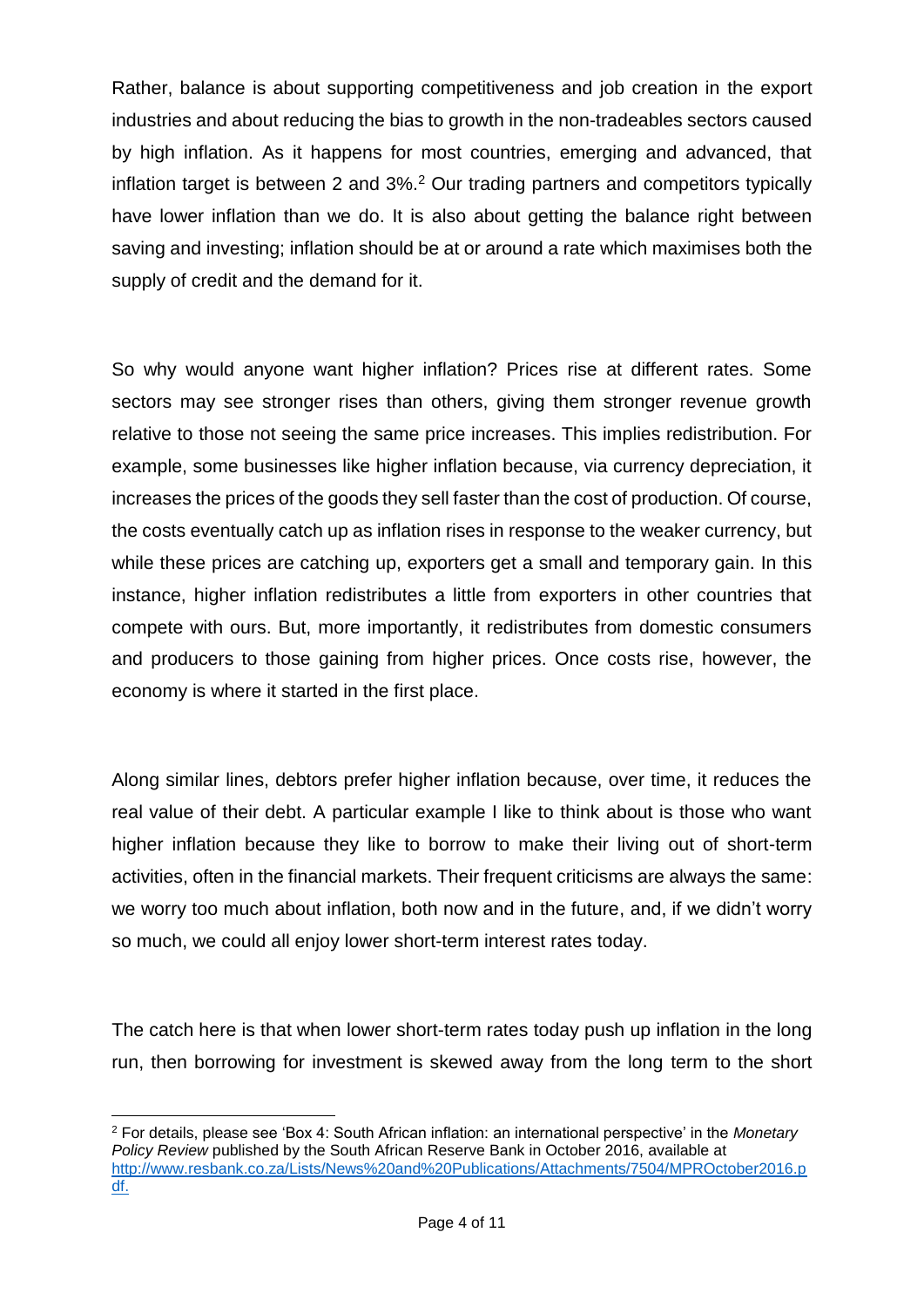term. We shouldn't be surprised if this also skews job creation away from the types of jobs that are sustained over the long run. That is not a trade-off that we believe is consistent with the public good mandate set out in the Constitution. The real test of monetary policy is not the short-term interest rate but what happens to the long-term rate.

We should by now be able to recognise the problem with allowing inflation to go up in ways that benefit some groups: the gain is temporary and costs other groups. To claim back what they have lost, the losers want compensation, which creates additional negative distortions. And, because the advantage is temporary, the beneficiaries want policy to give them the gain again and again. Giving in to this desire, trying to conjure up temporary gains, lies behind many, if not most, historical instances of macroeconomic failure.

Let me turn now to the losers from high inflation. There are three social groups that we should all worry quite a lot about, for both economic and ethical reasons.

The first are younger people. Higher inflation and higher interest rates make it more expensive (and often impossible) to start borrowing for housing, education or transport, or starting new businesses.

The second group are workers. Here it is often argued that more inflation would create more jobs for blue-collar workers. This is the old idea of the Phillips curve which has proven, except in very particular circumstances, to be wrong.

First, some basic facts. For South Africa, the economy grows more strongly when inflation is low. If you don't believe me, take a look at the historical data series yourself.<sup>3</sup>

**<sup>.</sup>** <sup>3</sup> Simple correlations show that, since 1990, growth has always been lower when inflation was higher.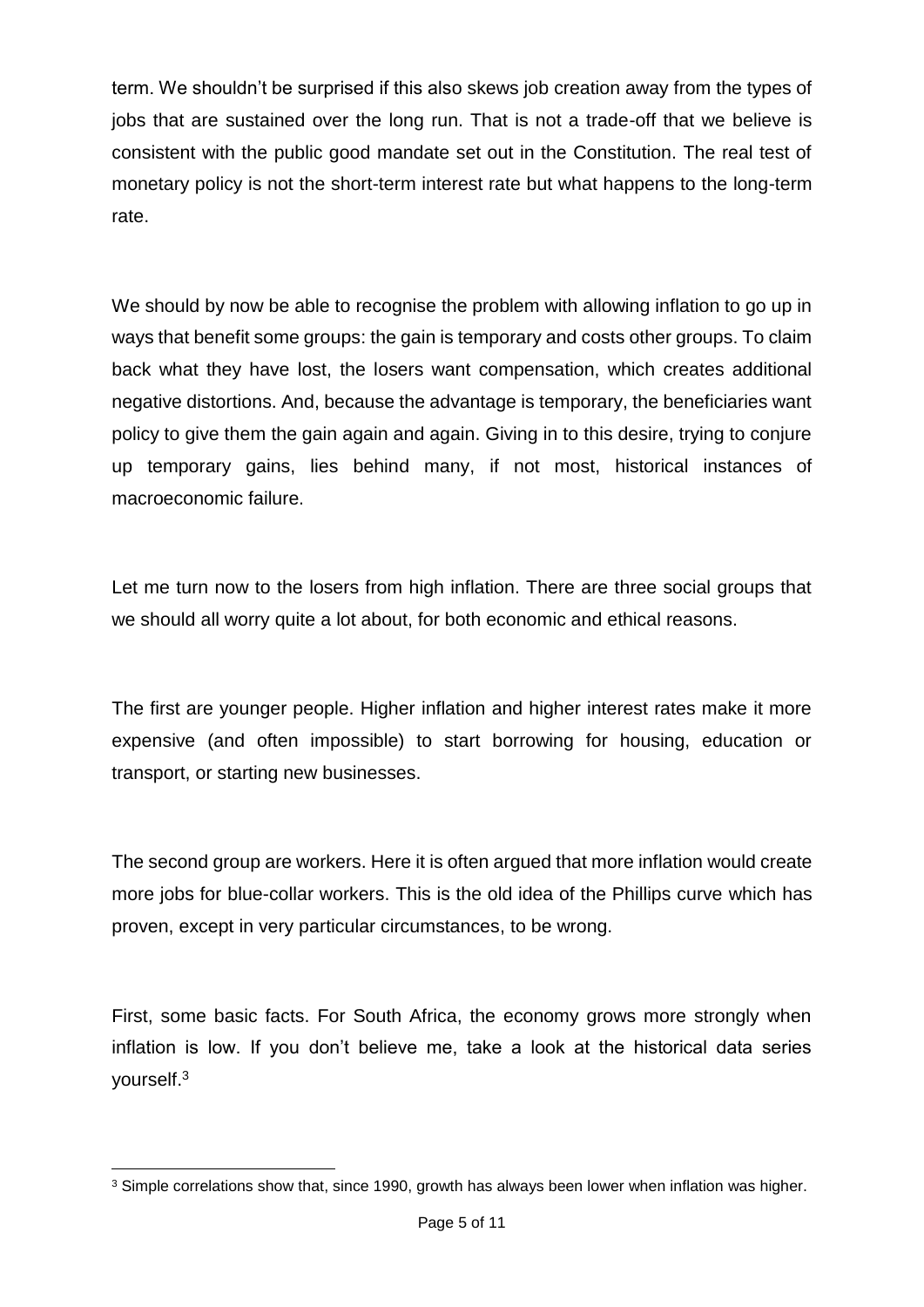Second, some empirics. The original Phillips curve idea worked as follows. If there are suddenly higher prices, businesses will believe that this is stronger real demand. They will respond to this demand by increasing production because they think they will be able to sell more and because their return is higher relative to the cost of production. But this is not 'time-consistent'. When workers respond to their real loss of income (higher inflation minus last year's wage level), they ask for higher wages and the cost of production rises. Suddenly, the business is not more profitable anymore, cannot sell more of its product, and retrenches.

In macroeconomic policy, the temporary gain of the Phillips curve is illusory. You end up with less employment and higher inflation. Your 'misery index' increases – and yes, there is such a thing, invented by Arthur Okun, and it measures exactly that.

Finally, I would like to note that the third group that gets hurt the most by higher inflation includes those that cannot defend themselves from it: the poor. Without the power to demand higher compensation for inflation, the poor and those living off fixed nominal incomes, pensioners in particular, are most vulnerable. It is for these people, above all others, that low inflation is both morally and economically right.

At the end of the day, central bank independence allows the SARB to hear what different interest groups have to say, but gives it the policy space to make decisions about inflation that on balance benefit all. By having an inflation target range, we make a commitment to explaining transparently how we have achieved that target.

## **Monetary and fiscal policy coordination**

Independence also matters for ensuring effective monetary and fiscal policy coordination.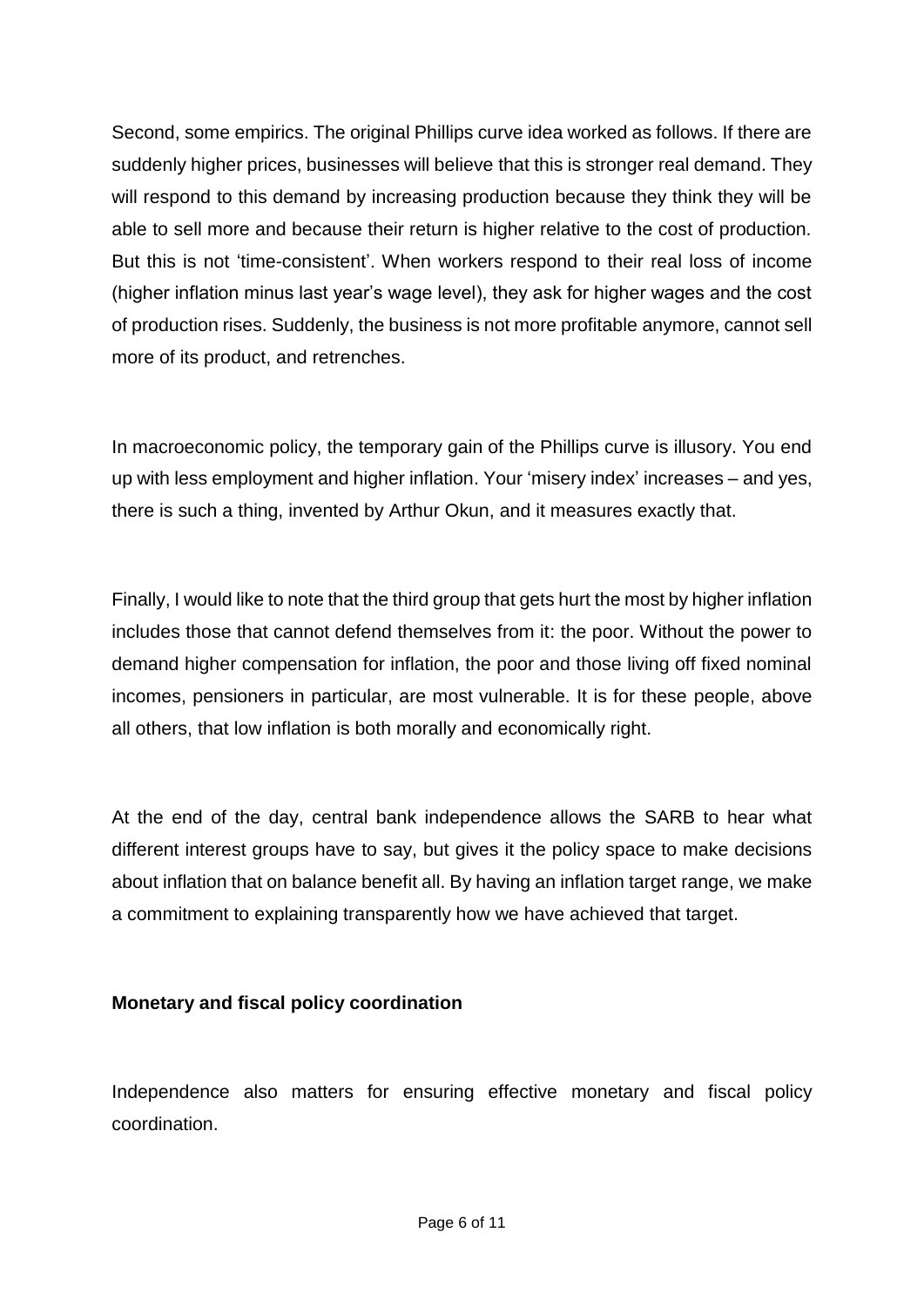Much monetary theory involves figuring out how to avoid high inflation and its impoverishing effects. Sometimes high inflation is caused by the excessive ambitions of sovereigns to spend fiscal resources on projects that do little to generate long-run economic growth. Continuous fiscal deficits reflect those ambitions, and because those deficits are financed with debt, they create a tax liability for citizens in the future. When debt rises too rapidly and above certain levels, our borrowing today both constrains what future generations of South Africans can do (as they are forced to repay our debt) and undermines their own living standards (as they pay the higher taxes). All of this directly generates pressure to allow inflation to rise. We cannot blame future generations for this. It is a function of the choices we make now.

Some of you may disagree with this and argue that governments need to address social deficits and therefore will always run large deficits. But while I certainly agree that those social deficits need to be rectified, it has to be done sustainably and with a critical emphasis on spending public funds on those things that raise the potential growth rate of the economy. If our spending does not do this, then we will end up not being able to spend more in the future. Future generations might simply end up having to pay more interest and more tax.

Another important argument for ensuring central bank independence is avoiding what is called 'fiscal dominance', which is the need for monetary policy to prevent the sovereign from going bankrupt because of excessive spending on current consumption.

## **Inflation targeting as an expression of the mandate**

Let me now turn to a discussion of how inflation targeting is a good expression of our constitutional mandate to support balanced and sustainable growth.

The independence of central banks gives them the opportunity to keep on top of global research and use human capital to best understand how to achieve their mandates.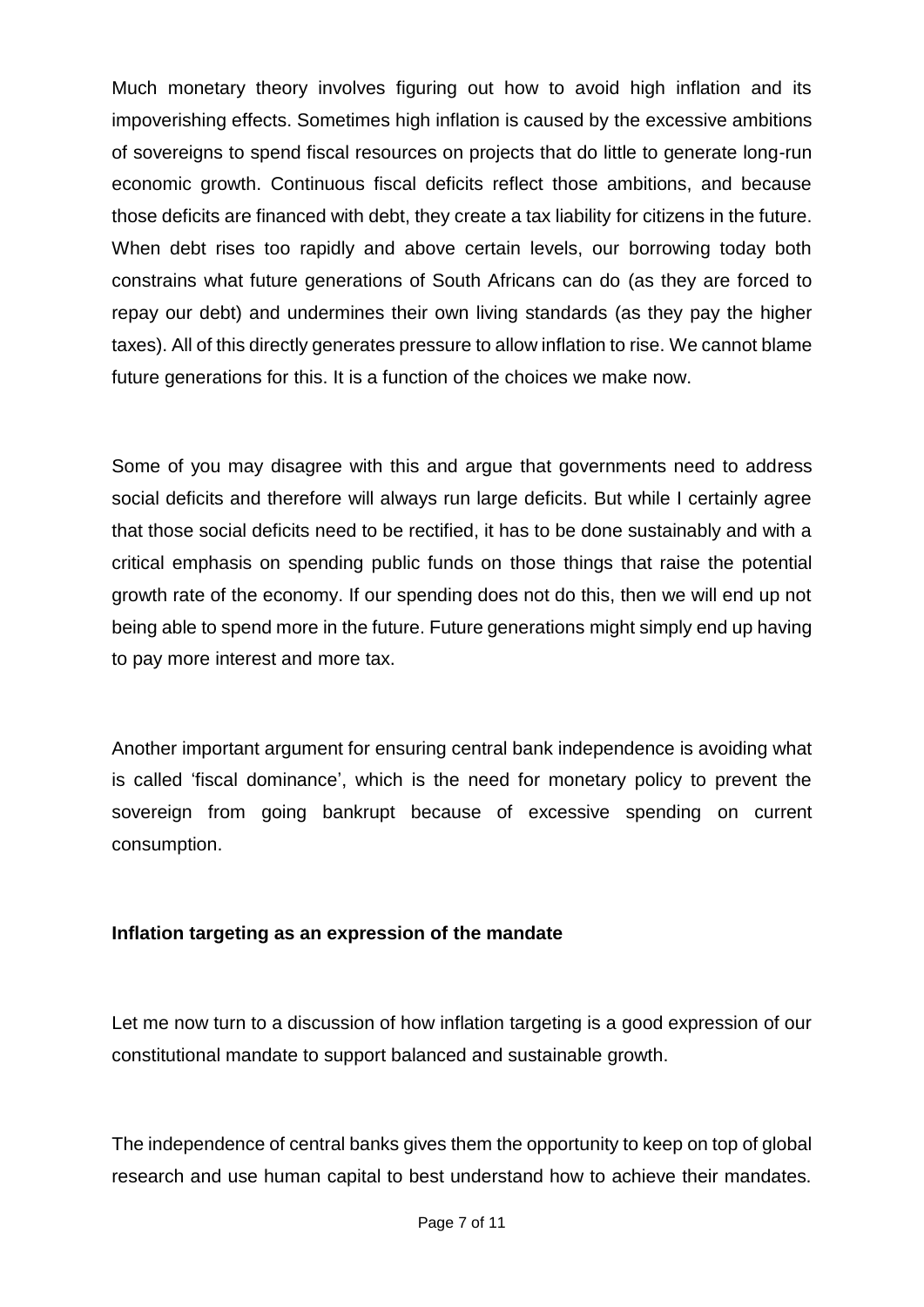Oftentimes, criticism of their independence is really about not liking the objective set out in the Constitution. If the SARB had no independence, then other objectives could be imposed on it. But what are those other objectives, and where do they come from? Have they been researched and understood properly? Or are they wishful thinking? Perhaps they do reflect good intentions and legitimate aspirations. But the test of whether they are the right or even useful objectives has to be based on analysis and research, comparative assessment, and technical know-how. Inflation targeting has, in recent times, become a popular policy framework mainly because it has proven successful in achieving good outcomes where other approaches have failed. Nonetheless, it is always useful to consider alternatives.

Dual-mandate frameworks are one alternative. But even the central banks with multiple mandates tend to act as if they were inflation targeters because low inflation helps to keep interest rates low, and the two together help to maximise employment. The mandate is achieved because the rate of inflation determines the sustainable outcome of the other two objectives.

For this reason, the move to include employment creation as a mandate alongside inflation targeting for the Reserve Bank of New Zealand has proven less eventful than its political sponsors had advertised. Why? One reason is that employment levels are determined by many different things, so putting a specific target on it for the central bank to try and achieve is unrealistic and can result in unintended consequences. Say, for example, that inflation is rising and employment is falling because of adverse technological change. In this instance, there is little monetary policy can do to increase employment levels. But responding by cutting rates, which seems like the right thing to do, only increases inflation further and eventually undermines job creation further as well.

Like other central banks, we already include concern about growth and employment in our Taylor rule. And because we apply the framework flexibly, we don't respond with policy to every upward move in inflation. The difference between a flexible inflation target and a dual-mandate central bank just isn't very meaningful. Over time, keeping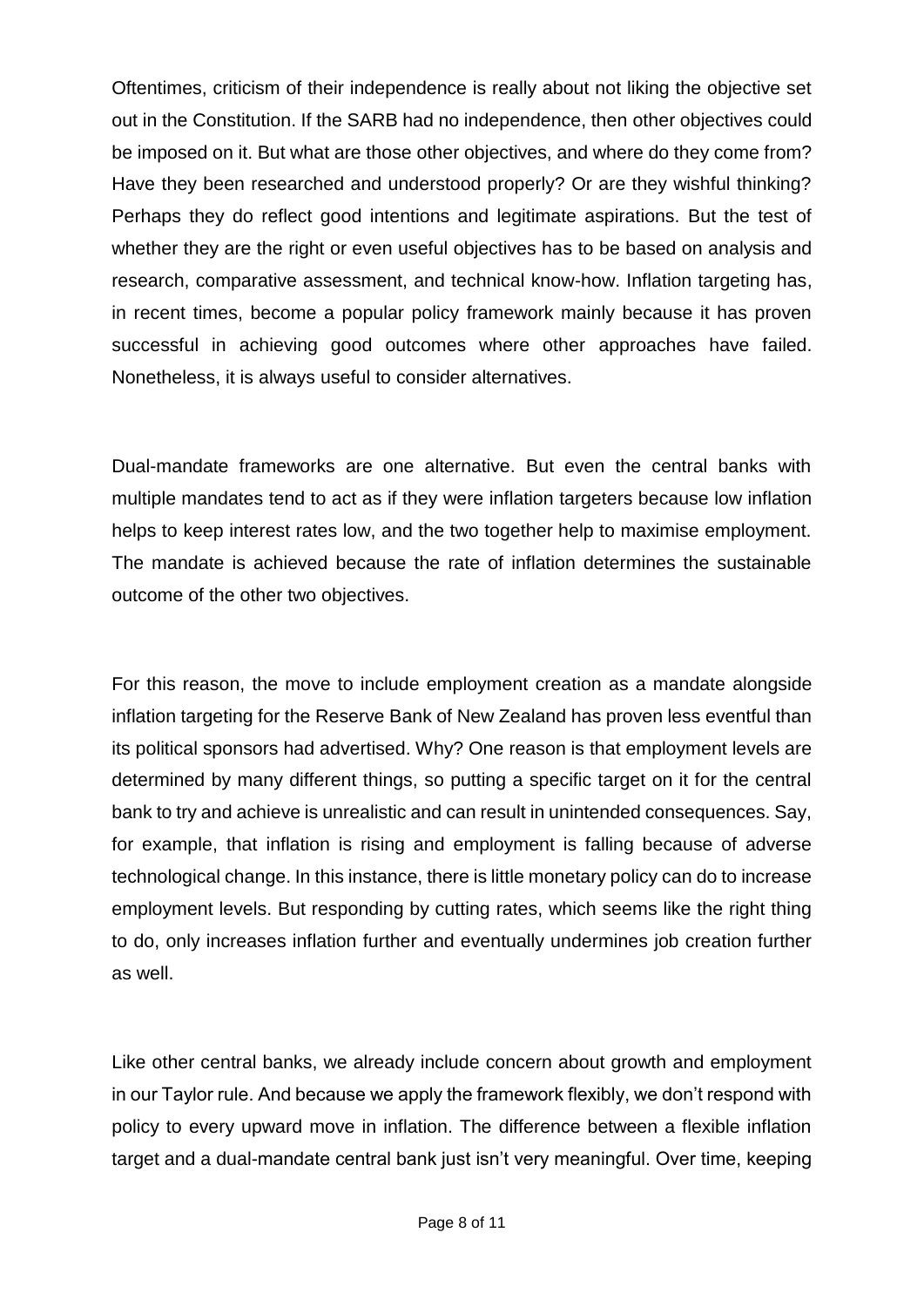inflation expectations low and well-anchored is the clearest and most effective way of helping the economy to achieve full employment.

Another alternative is to target the exchange rate directly. Keeping it perfectly stable would, at least on the surface, suggest a better fit with the letter of the mandate in the Constitution. But it is often not well understood just what maintaining a fixed currency actually means, or what this requires in terms of policy. In a nutshell, fixing the currency requires fixing it against another currency or a basket of currencies. Then, our monetary and fiscal policies are required to adjust regularly to keep the rand's value stable against those currencies. But those third currencies keep moving, and this means that we need to move our policies in line with their moves, even when the economic cost may be high.

To give you a concrete example of how problematic this can be, let's consider the case of Argentina in the early 1990s. Argentina had pegged its currency to the US dollar. But Argentina was not as productive as the United States (US), despite the peg giving them a similar inflation rate. Eventually, Argentina could not afford to maintain the peg, as the peso's value was under pressure to fall and the country had no reserves left. The peg was dropped and the economy fell into a deep recession, with very high inflation, massive job losses and a sharp rise in poverty.

You may think that Argentina is an extreme case, but it demonstrates how a country's policies can become subordinate to, and ultimately determined by, the actions of other countries. Our inflation-targeting framework and floating currency means that we have considerable freedom to set our policies in line with the inflation outcome that we want to achieve.

Some commentators have suggested that this freedom to float the currency means that our monetary policy works against export-led growth. Our currency is too strong in this view. It is worth reminding ourselves of what the International Growth Panel, led by Prof. Ricardo Hausmann, suggested to us back in 2006. They showed us how a more export-led growth strategy needs to be predicated on a more competitive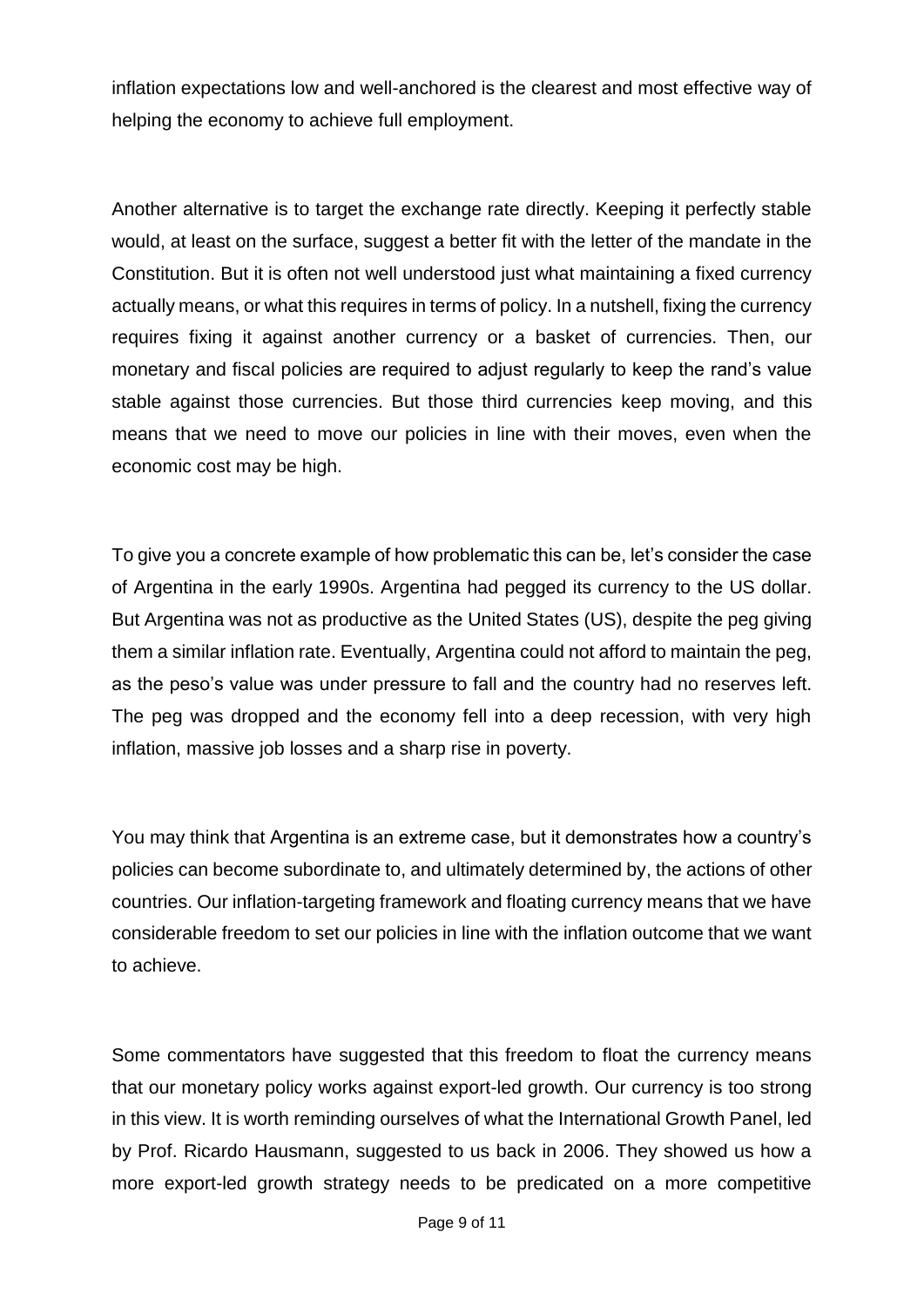exchange rate achieved by running a fiscal surplus to create space for lower interest rates, and supplemented by an effective inflation-targeting framework.<sup>4</sup>

In fact, under inflation targeting, excessive exchange rate appreciation has been rare and short-lived. These discrete periods occurred when capital flowed in as a result of high commodity prices, sustained public borrowing, and low yields in advanced economies – not because of inflation targeting. All else being equal, the inflationtargeting framework has lowered inflation and rates, reducing the pull on hot money in recent times. In fact, a fundamental objective of inflation targeting has always been to achieve a more competitive exchange rate, and the best way to achieve this is to get inflation to be permanently low.

## **Conclusion**

The Constitution recognises and expresses the public good which is price stability because it helps societies to achieve balanced and sustainable economic growth. It is necessary but not sufficient. Like the mandate, central bank independence is also not a static, ivory-tower concept. It is a living and breathing idea. It is an idea that is practical. It gives life to the mandate set out for the SARB by the Constitution.

This independence means that the SARB can make the case for how best to achieve that goal, in consultation with government and with full transparency to the general public. As an institution, we have worked with government to identify the inflationtargeting framework as the best way of achieving the mandate, for all the reasons I have set out today.

We believe that the case for the existing framework is very strong. We have achieved a historically low rate of inflation and, as a direct consequence of this, historically low

**<sup>.</sup>** <sup>4</sup> For the Panel's recommendations, please see Ricardo Hausmann's *Final recommendations of the International Panel on Growth*, available at

[http://www.treasury.gov.za/comm\\_media/press/2008/Final%20Recommendations%20of%20the%20I](http://www.treasury.gov.za/comm_media/press/2008/Final%20Recommendations%20of%20the%20International%20Panel.pdf) [nternational%20Panel.pdf,](http://www.treasury.gov.za/comm_media/press/2008/Final%20Recommendations%20of%20the%20International%20Panel.pdf) especially pages 6 and 12-13.